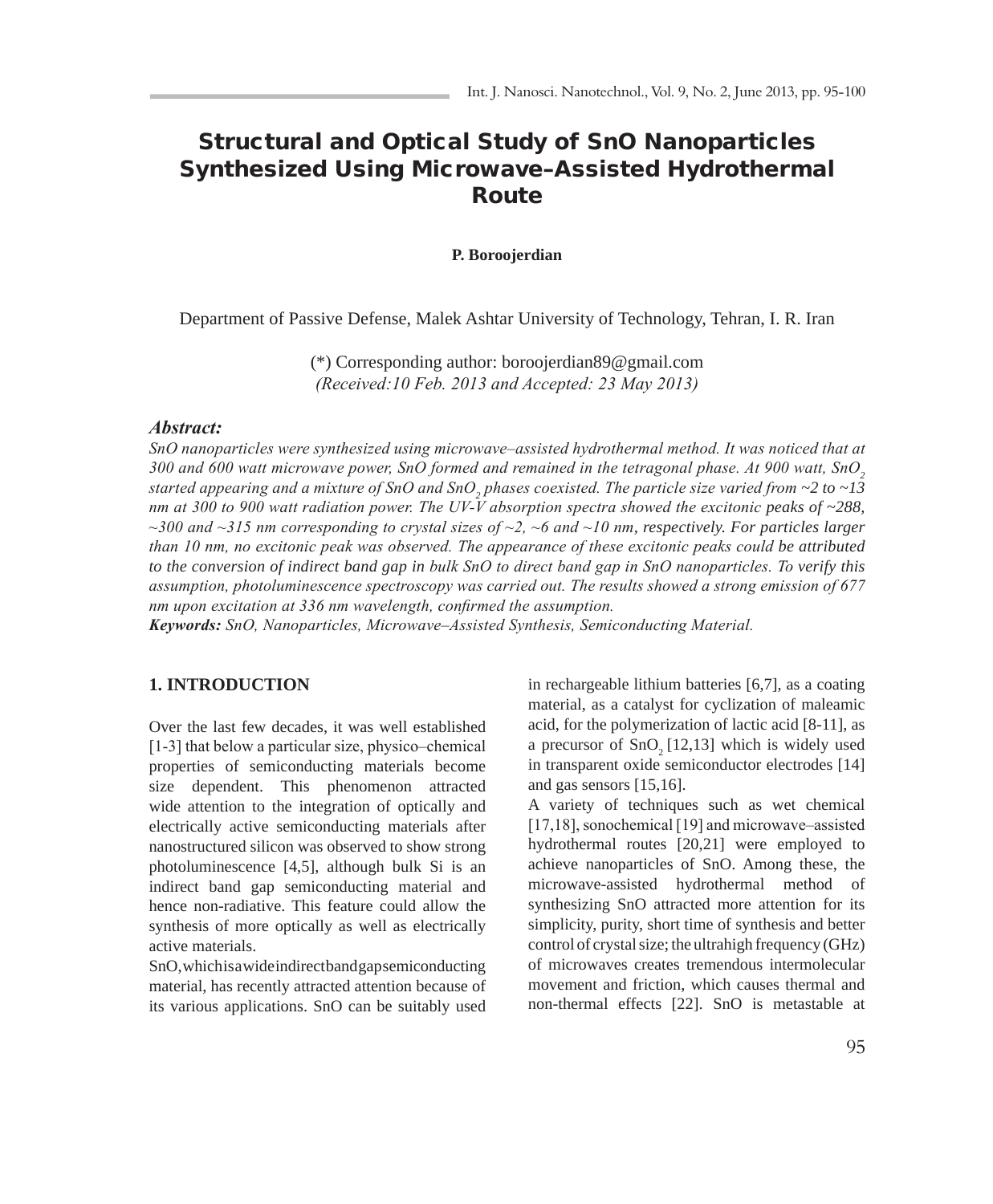| <b>Sample</b> | <b>Base</b><br>molarity | Microwave power<br>(w) | <b>Time</b><br>( <i>minute</i> ) | <b>Excitonic peak</b><br>(nm) |
|---------------|-------------------------|------------------------|----------------------------------|-------------------------------|
| SnO-300-20    | 0.01                    | 300                    | 20                               | 288                           |
| SnO-300-30    | 0.01                    | 300                    | 30                               | 291                           |
| SnO-300-40    | 0.01                    | 300                    | 40                               | 293                           |
| SnO-300-50    | 0.01                    | 300                    | 50                               | 295                           |
| $SnO-600-20$  | 0.01                    | 600                    | 20                               | 300                           |
| SnO-600-30    | 0.01                    | 600                    | 30                               | 302                           |
| SnO-600-40    | 0.01                    | 600                    | 40                               | 305                           |
| SnO-600-50    | 0.01                    | 600                    | 50                               | 307                           |
| SnO-900-20    | 0.01                    | 900                    | 20                               | 315                           |
| SnO-900-30    | 0.01                    | 900                    | 30                               | 317                           |
| SnO-900-40    | 0.01                    | 900                    | 40                               | 318                           |
| SnO-900-50    | 0.01                    | 900                    | 50                               | 321                           |

*Table 1: Concentration, conditions and positions of exitonic peaks of hydrothermal treatment applied to the starting solutions* 

normal conditions and often SnO and  $SnO<sub>2</sub>$  coexist either due to oxidation of SnO or reduction of SnO<sub>2</sub> [23]. However, Pires and coworkers [24] only reported the synthesis of SnO powders with sizes ranging from 30nm to 2 µm, and so no excitonic peak was observed as their size exceeded the Bohr radius.

Below, a single phase synthesis of pure SnO nanoparticles in aqueous solution obtained by the microwave heating at 100°C was reported.

## **2. PROCEDURE**

A 100ml aqueous solution (0.01M and pH=1.4) was prepared by dissolving appropriate amount of  $SnCl<sub>2</sub>·2H<sub>2</sub>O$  in dilute HCl. The solution was continuously stirred while ethylenediamine  $(H_2NCH_2CH_2NH_2)$  was added drop by drop to obtain a precipitate, and pH of the solution was increased to 5. The precipitate was washed several times to remove excess ions, which was then dispersed

in water, and exposed to microwave radiation (Samsung, Combi model 2.4 GHz). A number of samples were prepared to investigate the effect of different powers and durations of microwave radiation. The radiation power was changed ranging from 300 to 900 watt and the irradiation timing from 20 to 50 minutes.

The sample characteristics were displayed by using techniques such as X-Ray diffraction (XRD-Philips, PW1830), UV-Vis spectrophotometry (HitachiUV-Vis3310), photoluminescence spectrophotometry (Perkin Elmer, LS-55) transmission electron microscopy (TEM Philips, EM 2085, 120KeV) and scanning tunneling microscopy (STM, Natsyco ss/l).

# **3. RESULTS AND DISCUSSION**

Figure1 illustrates the X-ray diffraction patterns of SnO samples prepared under different microwave powers (300 to 900 W) for 20 minute duration. The diffraction pattern of the sample irradiated at 300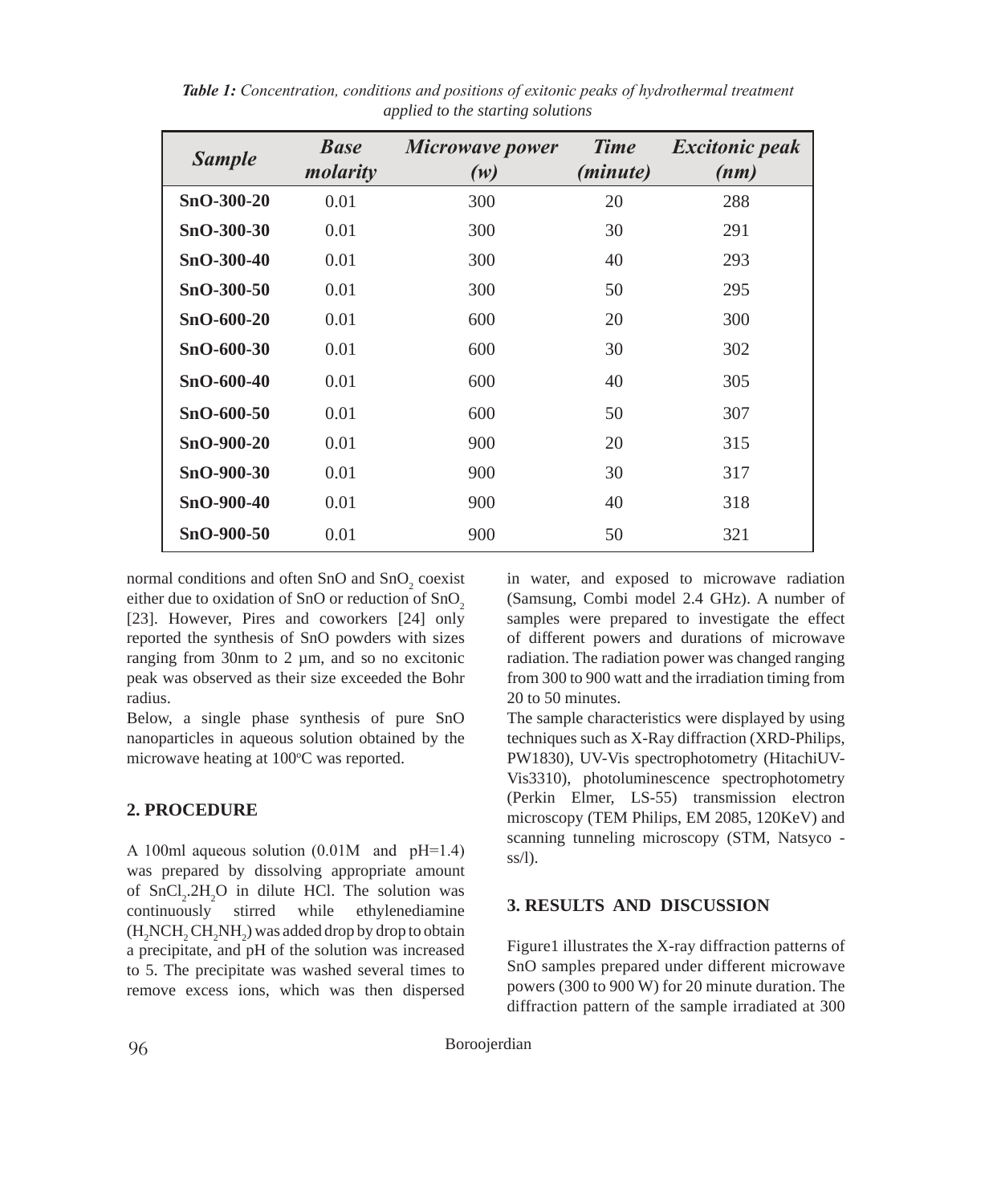W shows several broad peaks that are attributed to the tetragonal phase of SnO (JCPDSS-85-423) [25]. However, the sample treated at 600 W (showing only SnO phase) has more intense peaks and smaller FWHM, which is an indication of the particle growth. The XRD patterns also have a resemblance to the diffraction patterns shown in ref [19, 22, 25].



*Figure 1: XRD patterns of the SnO nanoparticles prepared under different microwave power a) 300 W, b) 600 W and c) 900 W* 

The diffraction pattern for the sample treated at 900 W is complex since an additional  $SnO<sub>2</sub>$  phase also appears (JCPDS-88-0287) [25]. It seems that at higher radiation power, SnO partially oxidized to form  $\text{SnO}_2$ . By comparing the level of the intense peaks of SnO and  $SnO<sub>2</sub>$  in the XRD patterns, it can be deduced that SnO forms only 46 % of the sample, and  $SnO<sub>2</sub>$  is dominating. Mean particle sizes are determined by using Scherrer's formula and considering the highest peaks at  $(2\theta=29.875)$ <sup>o</sup>)

$$
d = \frac{0.9\lambda}{B\cos\theta} \tag{1}
$$

Where  $\lambda$  is wavelength of X-ray radiation

 $(Cu_{k\alpha} = 1.5418 \text{ Å})$  and B is full width at half maxima of the peak. The calculated size (from Figure1), varies from  $\sim$ 3 nm for 300 W, to  $\sim$ 7 nm for 600W radiation power. At 900 W it increases to a value of  $~10.4$  nm.

Optical absorption spectra of various SnO samples are shown in Figure2. The reported band gap value of SnO is 2.5-3eV and the absorption peak is at 413-496 nm as expected, with no excitonic peak (no quantum size effect). An excitonic peak is evident at~288nm (~4.30eV) for the sample irradiated at 300 watt for 20 minutes. The absorption spectra seen in figures 2a,b is only the quantum size effect of SnO phase (from Figure 1a,b) and figure 2c is that of the mixed phases.

Figure 2d shows the absorption spectrum of  $\sim$ 2 nm pure  $SnO<sub>2</sub>$  sample, synthesized under identical condition and the inset shows the XRD pattern of the same. The excitonic peak situated at  $\sim$ 260 nm is obviously different from that of the pure SnO sample. The red arrows in Figure 2c point to two weak humps in the absorption spectra of the samples irradiated for 20 and 40 minutes. Considering the excitonic peak in the absorption spectrum of pure  $SnO<sub>2</sub>$  nanoparticles (Figure 2d) these humps can be attributed to the presence of the  $SnO<sub>2</sub>$  nanoparticles in the samples irradiated at 900 W power. The result is in good agreement with the XRD pattern of the sample. For the samples treated at 600 and 900 W for 20 minutes (Figure2b,2c), the excitonic peaks shifted to  $\sim$ 300 nm ( $\sim$ 4.13 eV) and  $\sim$ 315 nm ( $\sim$ 3.93 eV), respectively. For the sample with crystal size larger than  $\sim$ 10 nm (bulk-like), no excitonic peak is observed. It can be seen that, the excitonic peaks for the samples have shifted from  $\sim$ 315 nm to  $\sim$ 288 nm corresponding to energy gaps from  $\sim$ 3.93 eV to ~4.30 eV, respectively. Here, by using microwave radiation in a polar solvent (i.e. water), very high and uniform heating is provided which in turn provides a uniform environment for nucleation [26]. This might be a reason that microwave–assisted hydrothermal route improves the reaction.

In table 1, the positions of excitonic peaks (energy gap) for the samples irradiated for various durations and power are given. It can be seen that, when shorter duration and lower powers of microwave

*International Journal of Nanoscience and Nanotechnology*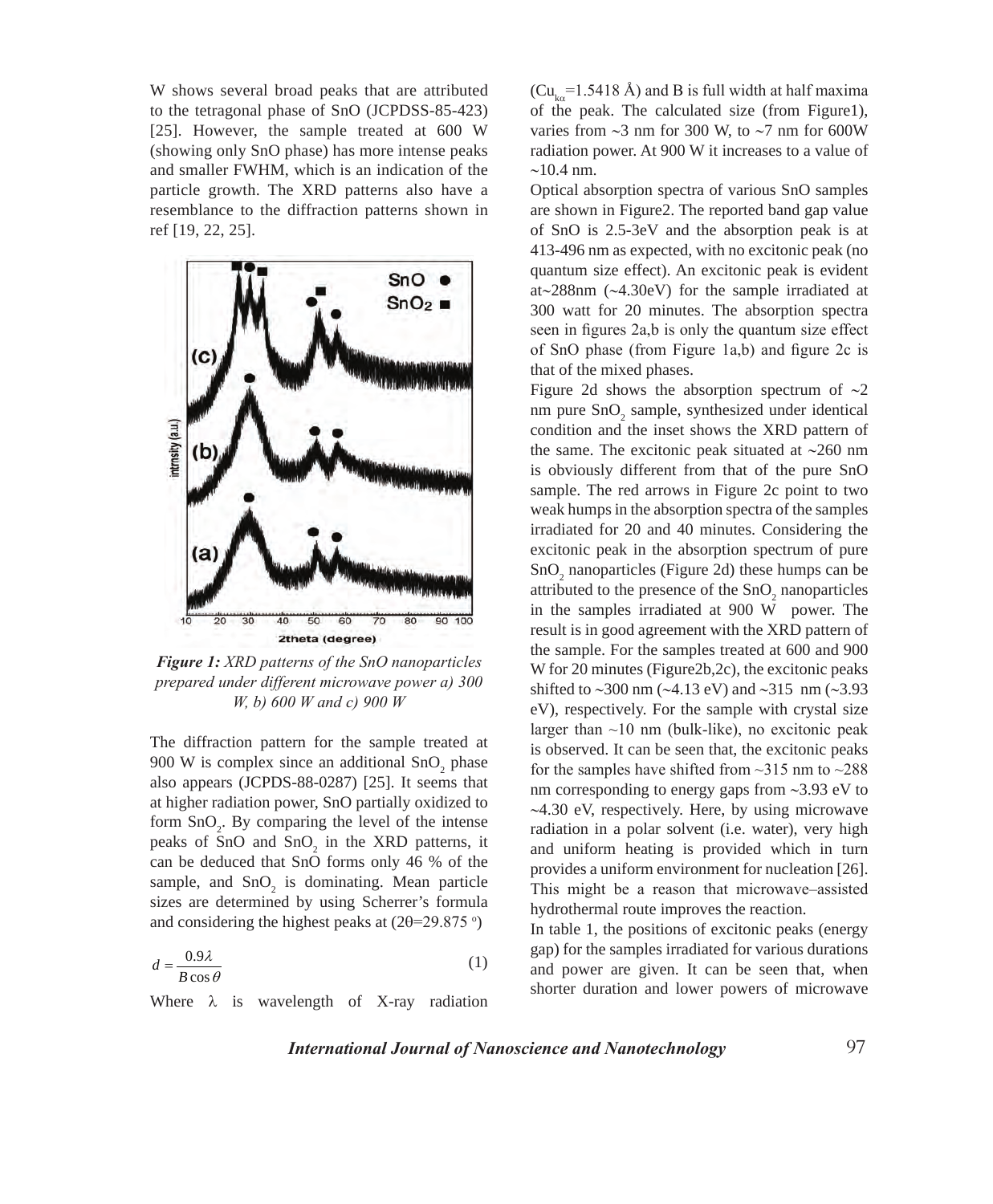

*Figure 2: Optical absorption spectra of SnO nanoparticles prepared under different microwave power a) 300 W, b) 600 W and c) 900 W for various timing. d) Optical absorption of SnO<sup>2</sup> nanoparticles with the respective XRD pattern (inset).*

are used, smaller crystals with excitonic peaks at shorter wavelengths were obtained. Between 20 and 50 minute irradiation, the crystals grow and the excitonic peaks appear at longer wavelengths. Here the characteristics of absorption spectra are similar to those reported in direct band gap semiconductor nanoparticles of CdS and ZnS [27, 28]. The versatile technique for confirming radiative nature of semiconducting materials is photoluminescence spectroscopy. Figure3 illustrates excitation and emission spectra of SnO sample. The excitation spectrum shows one strong band at 336 nm and two weak bands centered at ~295 and 390 nm, consistent with the results of the absorption spectra. The emission spectrum shows one narrow strong band at 677 nm which is obviously different from the reported values for the  $SnO<sub>2</sub>$  nanoparticles (i.e.  $\lambda_{\text{excitation}} = 300 \text{ nm}$  and  $\lambda_{\text{emission}} = 400 \text{ nm}$  [29].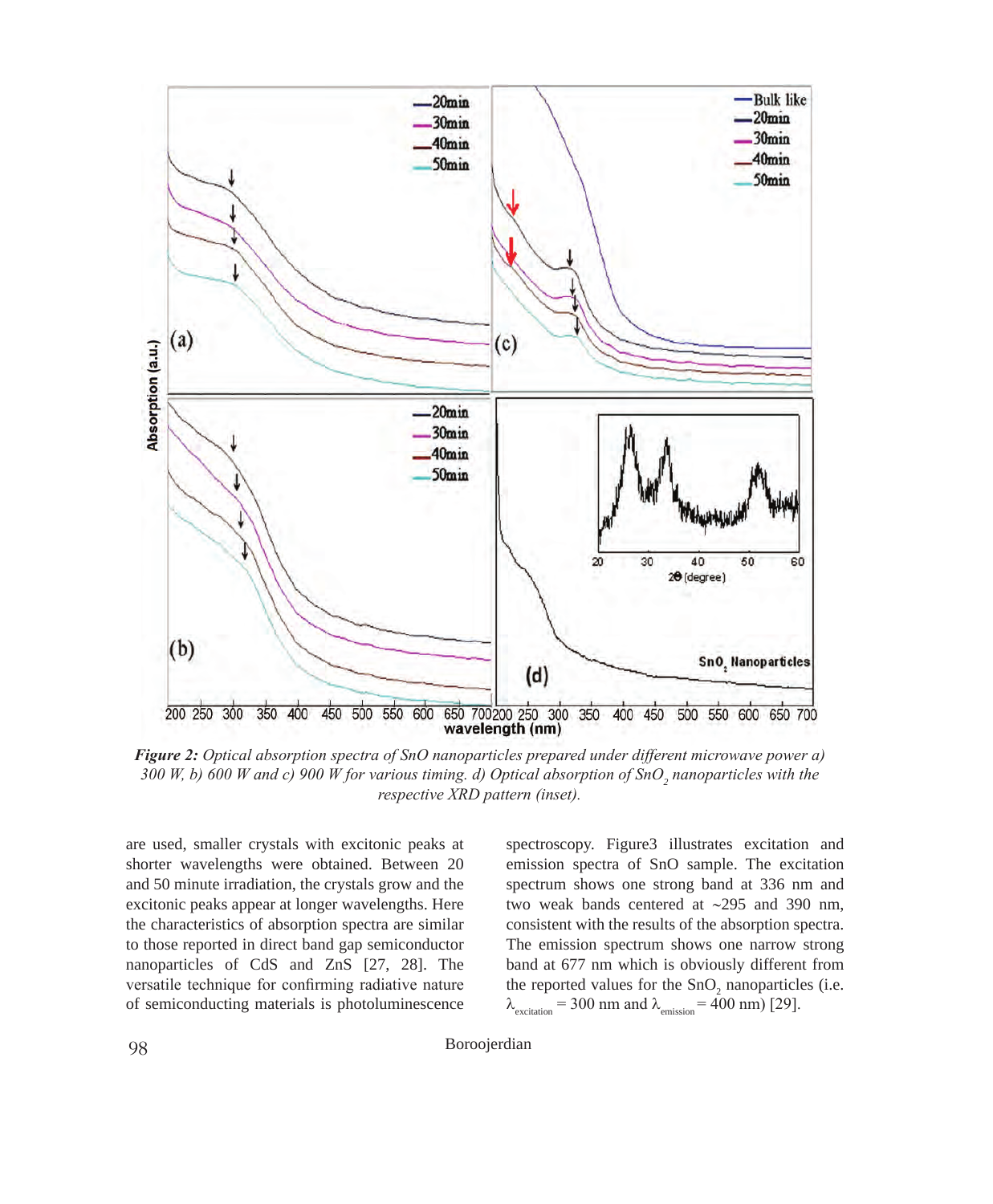

*Figure 3: Photoluminescence spectrum of SnO nanoparticles.*

Therefore, because of quantum confinement, the indirect band gap of bulk SnO is converted to a

direct band gap. Similar behavior has been reported in other indirect band gap semiconductors like Si and Ge [5, 30].

In order to confirm the size and shape of the crystals, STM and TEM micrographs were taken for the samples irradiated at various powers for 20 minutes. Figure4 with insets showing the corresponding particle size histograms, indicates that the particles are spherical and relatively monodispersed with sizes varying between  $\sim$ 2 and 13 nm.

# **4. CONCLUSIONS**

By using microwave radiation, monodispersed SnO nanoparticles of various sizes have been obtained. Depending on the radiation power and duration, the SnO nanoparticles obtained were completely pure or contained some  $SnO<sub>2</sub>$  in some samples. The SnO samples show strong excitonic peaks in the UV-V absorbance spectra which is absent in bulk SnO. Blue shift in the position of the excitonic

![](_page_4_Figure_7.jpeg)

*Figure 4: a) STM micrograph of the sample treated at 300 W and TEM images of the SnO powders treated at b) 600 W c) 900 W all for 20 minutes and d) bulk-like sample.*

*International Journal of Nanoscience and Nanotechnology*